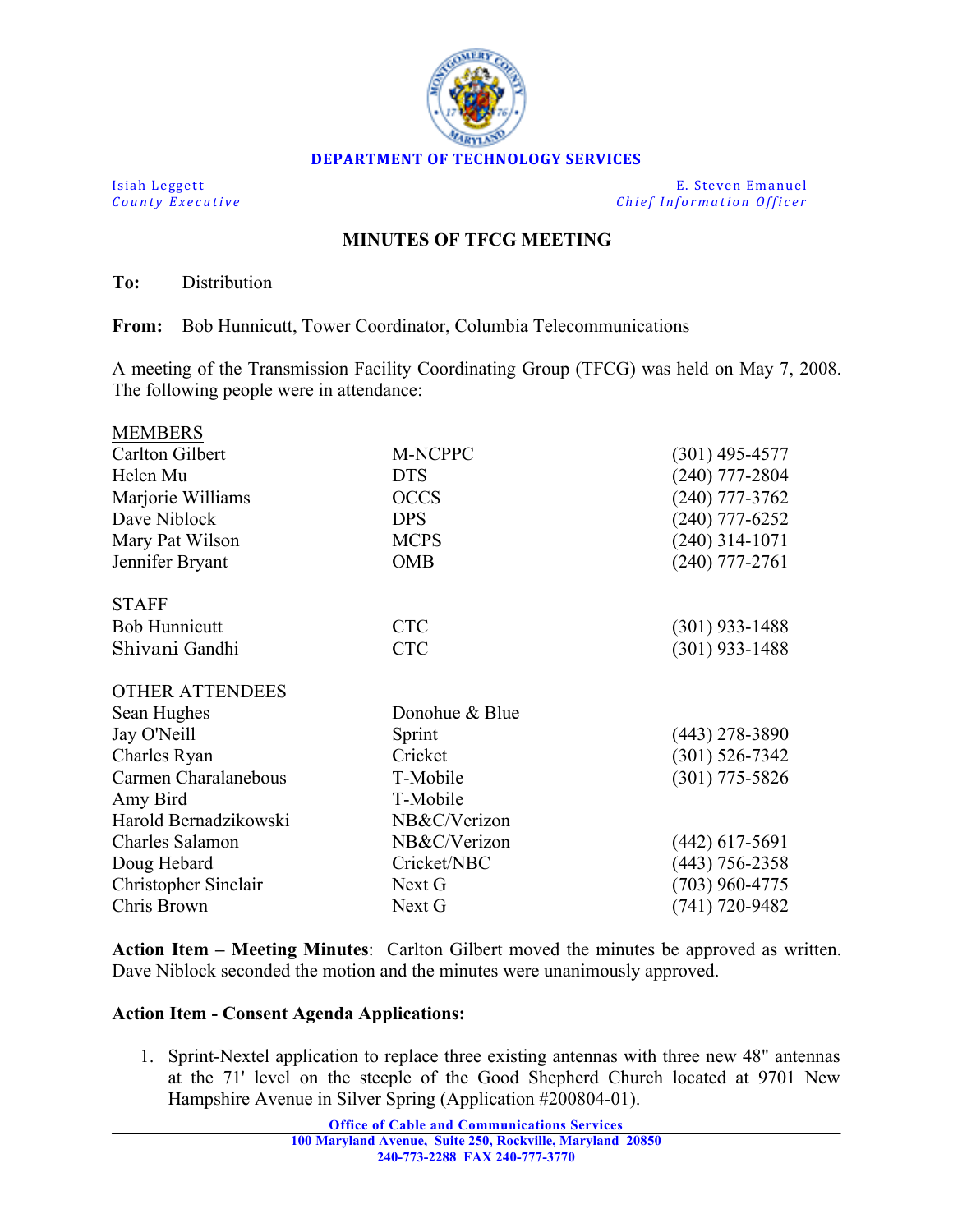- 2. Sprint-Nextel application to replace six 48" antennas with six new 48" antennas at the 169' level on a 199' monopole on Pleasant Excavating property located at 24012 Frederick Road in Clarksburg (Application #200804-02).
- 3. Sprint-Nextel application to replace two panel antennas with two new 48" panel antennas at the 100' level on the equipment shelter and penthouse walls atop the 90' high Woodmont Condominium building located at 8120 Woodmont Avenue in Bethesda (Application #200804-03).
- 4. Sprint-Nextel application to replace six 48" panel antennas with six new 48" panel antennas at the 49' level atop the 38' high Cedar Heights water tank located at 24213 Ridge Road in Damascus (Application #200804-04).
- 5. Sprint-Nextel application to replace three panel antennas with six new antennas (three 48" and three 53" antennas) at the same 183' level on a 190' monopole located at 16801 Oakmont Avenue in Gaithersburg (Application #200804-07).
- 6. Verizon Wireless application to attach 12 antennas (six 71" and six 47") at the 90' level on a 120' monopole at Northwood High School located at 919 East University Boulevard in Silver Spring (Application #200804-08).
- 7. Verizon Wireless application to attach 12 antennas (six 47" and six 71") at the 104' and 116' levels on building and equipment shelter walls of a Renaissance Apartments building located at 14000 Castle Boulevard in Silver Spring (Application #200804-09).
- 8. Verizon Wireless application to replace nine existing antennas with 12 new antennas (six 47" and six 71") at the same 98' level on the roof of the WSSC Potomac water filtration plant building located at 12200 River Road in Potomac (Application #200804-10).
- 9. Verizon Wireless application to replace six existing antennas with 12 new antennas (six 47" and six 71") at the same 141' level on a PEPCO transmission tower line #660-S located at 11200 Deborah Drive in Potomac (Application #200804-11).
- 10. Verizon Wireless application to replace six existing antennas with 12 new antennas (six 47" and six 71") at the same 107' level of a 119' tree monopole on the Baptist Home for Children property located at 6301 Greentree Road in Bethesda (Application #200804- 13).
- 11. Verizon Wireless application to replace nine existing antennas with 12 new antennas (six 47" and six 71") at the same 100' level of a 162' MDOT monopole located at I-495  $\&$ Connecticut Avenue in Kensington (Application #200804-14).
- 12. Verizon Wireless application to replace 15 existing antennas with 12 new antennas (six 47", four 48" and two 71") at the same 95' level of a 160' monopole on Tri-State Stone Quarry property located at 8200 Seven Locks Road in Bethesda (Application #200804- 15).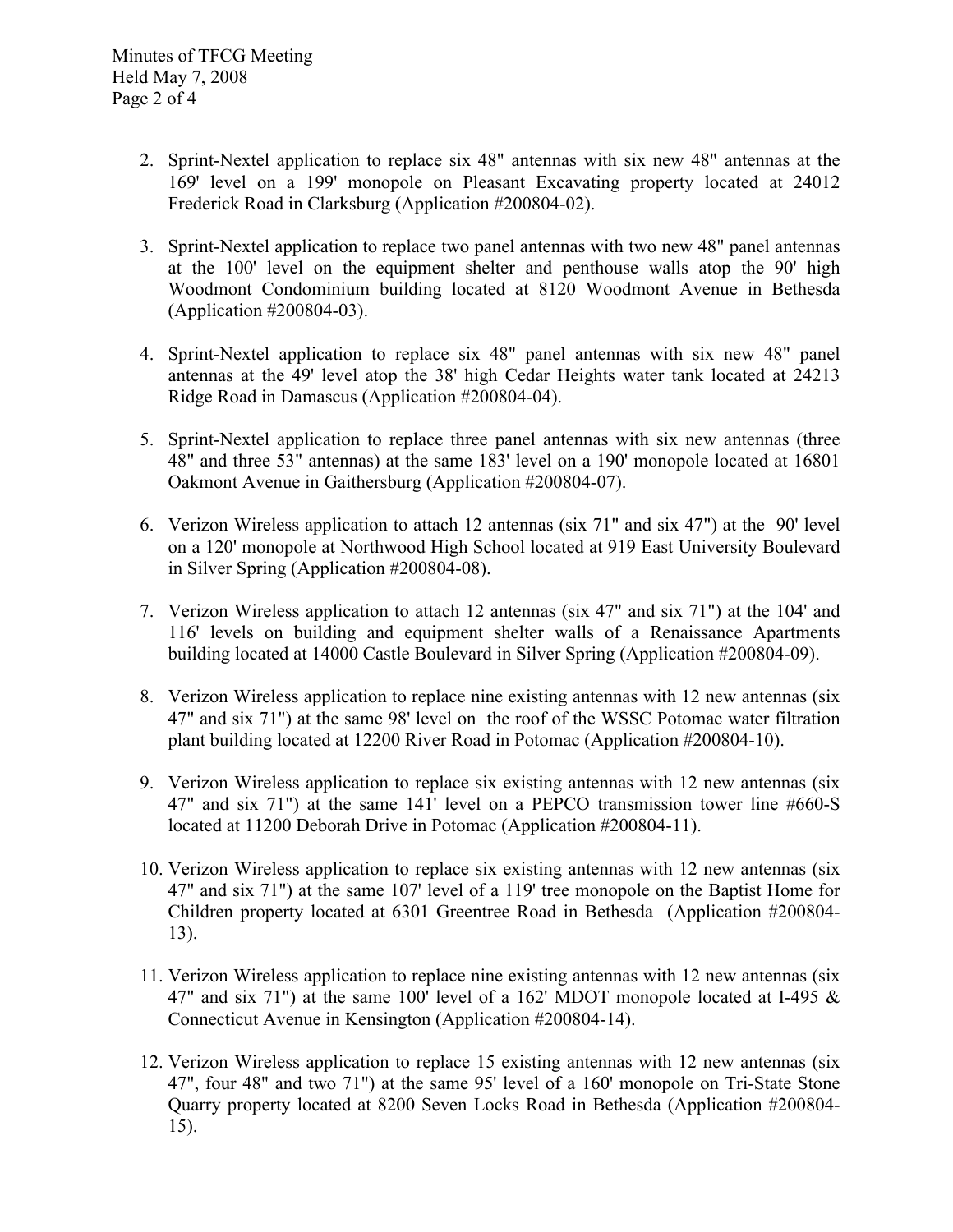- 13. Verizon Wireless application to replace nine existing antennas with 12 new antennas (six 47" and six 71") at the same 95' level on the roof of the Sudbury House condominiums located at 2100 Washington Avenue in Silver Spring (Application #200804-16).
- 14. Verizon Wireless application to replace 12 existing antennas with 12 new antennas (six 47" and six 71") at the same 160' level of a 180' lattice tower on Boy Scout Troop 52 property located at 16100 Darnestown Road in Dawsonville (Application #200804-17).
- 15. T-Mobile application to install nine 59"antennas on sled mounts at the 210' on the roof of the White Oak Towers apartment building located at 11700 Old Columbia Pike in Silver Spring (Application #200804-20).

Bob Hunnicutt advised the group that Jim Krause of WSSC had asked that Item #8 be placed on hold pending resolution of lease issues with Verizon for their antennas at the Potomac Filtration Station on River Road. He added that there was an error on the recommendation form for Item #7. He said it should read that eight 71" high and four 47" high antennas are proposed for that rooftop installation instead of six of each as written on the recommendation.

**Motion:** Dave Niblock moved that all of the consent agenda items be recommended except for Item #8. Carlton Gilbert seconded the motion and it was unanimously approved with Mary Pat Wilson abstaining from voting on Item #6.

**Action Item:** Sirius Satellite Radio application to attach two 54" dish antennas on the roof of the Washingtonian building located at 9701 Fields Road in Gaithersburg (Application #200804-05).

Bob Hunnicutt summarized the application and noted that previous cumulative RF studies for this site reported the RF emissions exceeded FCC guidelines. Consequently, previous applications at this site had been conditioned on the applicant taking measures pursuant to the FCC requirement to post notices for workers entering the roof area. Therefore, he recommended this application conditioned on the carrier submitting a cumulative RF study and taking any necessary steps required to comply with FCC guidelines for rooftop attachments.

Mary Pat Wilson asked if earlier applications had been similarly conditioned. Mr. Hunnicutt replied that was the case.

**Motion:** Carlton Gilbert moved the application be recommended conditioned on Sirius submitting to the Department of Permitting Services and the Tower Coordinator results from a cumulative RF study and a statement of how they plan compliance with any requirements set forth therein if the emissions exceed FCC minimum levels. Mary Pat Wilson seconded the motion and it was unanimously approved.

**Discussion Items – Design Changes to Recommended Applications:** Mr. Hunnicutt explained that there were several applications previously reviewed by the TFCG that subsequently had required design changes that should be brought to the attention of the Group. These applications are as follows: